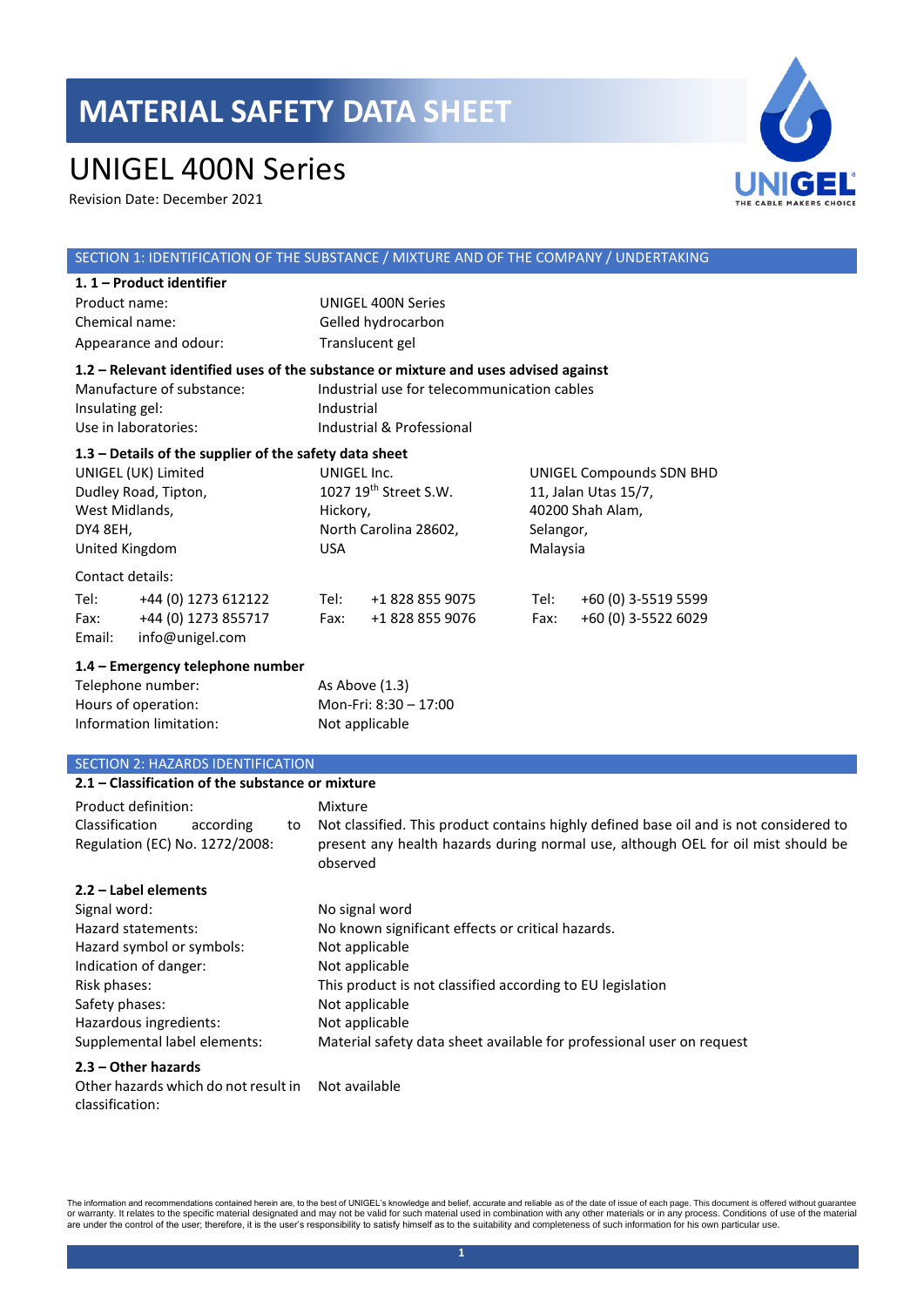# UNIGEL 400N Series

Revision Date: December 2021



| SECTION 3: COMPOSITION/INFORMATION ON INGREDIENTS      |                   |                  |          |
|--------------------------------------------------------|-------------------|------------------|----------|
| Chemical / Common Name                                 | CAS No:           | EINECS No:       | Wt %:    |
| Distillates (petroleum), hydrotreated heavy paraffinic | $64742 - 54 - 7*$ | $265 - 157 - 1*$ | 85-95    |
| Thermoplastic Elastomer                                | 68648-89-5        |                  | $5 - 15$ |
|                                                        |                   |                  |          |

\*This material satisfies note L of the CLP classification and can be shown to contain less than 3% DMSO extract as measured by IP346. Therefore, it is not classified as carcinogenic.

| <b>SECTION 4: FIRST AID MEASURES</b>                              |                                                                                                                                                                                                                                                                                                                                     |
|-------------------------------------------------------------------|-------------------------------------------------------------------------------------------------------------------------------------------------------------------------------------------------------------------------------------------------------------------------------------------------------------------------------------|
| 4.1 - Description of first aid measures                           |                                                                                                                                                                                                                                                                                                                                     |
| Eyes:                                                             | Check for and remove any contact lenses. Immediately flush eyes with plenty of water<br>for at least 15 minutes, occasionally lifting the upper and lower eyelids. Get medical<br>attention immediately.                                                                                                                            |
| Skin:                                                             | In case of contact, immediately flush skin with plenty of water while removing<br>contaminated clothing and shoes. Wash skin thoroughly with soap and water or use<br>recognized skin cleanser. Wash clothing before reuse. Clean shoes thoroughly before<br>reuse. Get medical attention if large amount of exposure has occurred. |
| Inhalation:                                                       | Move exposed person to fresh air. If not breathing or if breathing is irregular or if<br>respiratory arrest occurs, provide artificial respiration or oxygen by trained personnel.<br>Loosen tight clothing such as a collar, tie, belt or waistband. Get medical attention<br>immediately.                                         |
| Ingestion:                                                        | Wash out mouth with water. Do not induce vomiting unless directed to do so by<br>medical personnel. Never give anything by mouth to an unconscious person. Get<br>medical attention immediately.                                                                                                                                    |
| Protection of first-aiders:                                       | No action shall be taken involving any personal risk or without suitable training.                                                                                                                                                                                                                                                  |
| 4.2 - Most important symptoms and effects, both acute and delayed |                                                                                                                                                                                                                                                                                                                                     |
| Potential acute health effects:                                   | No known significant effects or critical hazards                                                                                                                                                                                                                                                                                    |
| Over-exposure signs/symptoms:                                     | Repeated skin exposure can produce local skin destruction or dermatitis.                                                                                                                                                                                                                                                            |
|                                                                   | 4.3 – Indication of any immediate medical attention and special treatment needed                                                                                                                                                                                                                                                    |
| Notes to physician:                                               | Treat symptomatically. Contact poison treatment specialist immediately if large<br>quantities have been ingested or inhaled.                                                                                                                                                                                                        |
| Specific treatments:                                              | No specific treatment.                                                                                                                                                                                                                                                                                                              |
| <b>SECTION 5: FIRE FIGHTING MEASURES</b>                          |                                                                                                                                                                                                                                                                                                                                     |
| $5.1 -$ Extinguishing media                                       |                                                                                                                                                                                                                                                                                                                                     |

| 3.1 – EXUIIKUISIIIIK IIIEUID    |                                                                                       |
|---------------------------------|---------------------------------------------------------------------------------------|
| Suitable extinguishing media:   | Use an extinguishing agent suitable for the surrounding fire.                         |
|                                 | Foam (Specifically trained personnel only)                                            |
|                                 | Water fog (Specifically trained personnel only)                                       |
|                                 | Dry chemical powder                                                                   |
|                                 | Carbon dioxide                                                                        |
|                                 | Other inert gases (Subject to regulations)                                            |
|                                 | Sand or earth                                                                         |
| Unsuitable extinguishing media: | Do not use direct water jets on the burning product; they could cause splattering and |
|                                 | spread the fire. Simultaneous use of foam and water on the same surface is to be      |
|                                 | avoided as water destroys the foam.                                                   |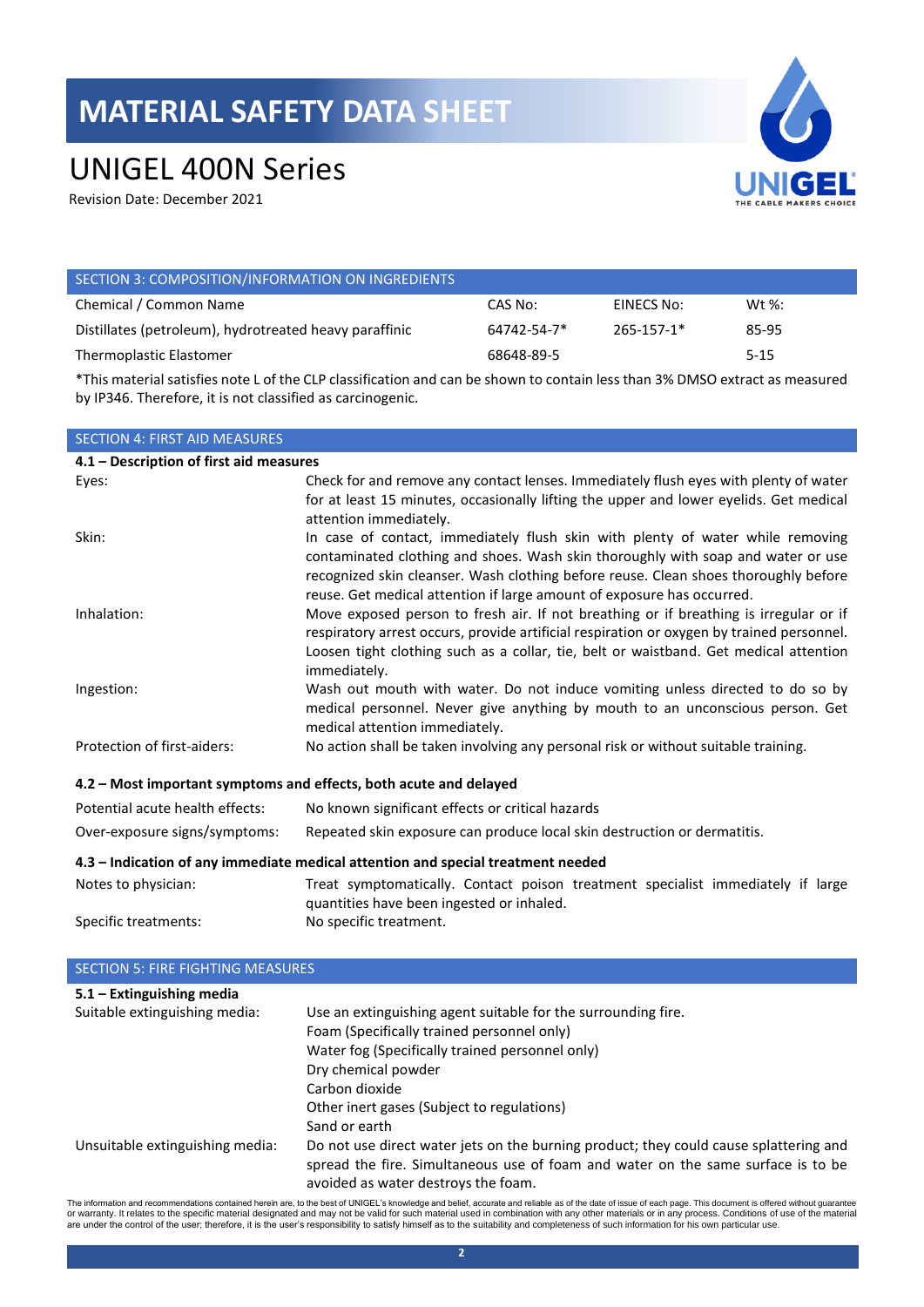### UNIGEL 400N Series

Revision Date: December 2021



#### **5.2 – Special hazards arising from the substance or mixture**

| Hazards from the substance or mixture:<br>Hazardous combustion products: | In a fire or if heated, a pressure increase will occur and the container may burst.<br>Carbon oxides (CO, CO2), nitrogen oxides (NOx), sulphur oxides (SOx), smoke<br>and irritating vapours as products of incomplete combustion.                                                                                                                                      |
|--------------------------------------------------------------------------|-------------------------------------------------------------------------------------------------------------------------------------------------------------------------------------------------------------------------------------------------------------------------------------------------------------------------------------------------------------------------|
| 5.3 – Advice for fire fighters                                           |                                                                                                                                                                                                                                                                                                                                                                         |
| Special precautions for fire-fighters:                                   | Promptly isolate the scene by removing all persons from the facility of the<br>incident if there is a fire. No action shall be taken involving any personal risk or<br>without suitable training.                                                                                                                                                                       |
| Special protective equipment for fire-<br>fighters:                      | Fire fighters should wear appropriate protective equipment and self-contained<br>breathing apparatus (SCBA) with a full face-piece operated in positive pressure<br>mode. Clothing for fire fighters (including helmets, protective boots and gloves)<br>conforming to the European standard EN 469 will provide a basic level of<br>protection for chemical incidents. |
| Additional information:                                                  | Do not pressurise, cut, weld, braze, solder, drill, grind or expose containers to<br>heat or sources of ignition.                                                                                                                                                                                                                                                       |

### SECTION 6: ACCIDENTAL RELEASE MEASURE **6.1 – Personal precautions, protective equipment and emergency procedures** For non-emergency personnel: No action shall be taken involving any personal risk or without suitable training. Evacuate surrounding areas. Keep unnecessary and unprotected personnel from entering. Do not touch or walk through spilt material. Put on appropriate personal protective equipment. For emergency responders: If specialised clothing is required to deal with the spillage, take note of any information in SECTION 8 on suitable and unsuitable materials. **6.2 – Environmental precaution** Accidental spillage and release of material into the environment: Avoid dispersal of spilt material and runoff and contact with oil, waterways, drains and sewers. Inform the relevant authorities if the product has caused environmental pollution. **6.3 – Methods and materials for containment and cleaning up** Small spillage: Stop leak if without risk and wipe or absorb with oil soaking pads, sawdust, sand etc. and shovel up and place all into an appropriate waste disposal container. Dispose of via a licensed waste disposal contractor. Large spillage: Stop leak if without risk. Move container from spill area once the leak has been stopped. Prevent entry into sewers, watercourses or confined areas. Contain and collect spillage with non-combustible, absorbent material e.g. sand, earth, vermiculite or diatomaceous earth and place in container for disposal according to local regulations. Dispose of via a licensed waste disposal contractor. **6.4 – Reference to other sections:** See **section 1** for emergency contact information. See **section 8** for information on appropriate personal protective equipment. See **section 13** for additional waste treatment information.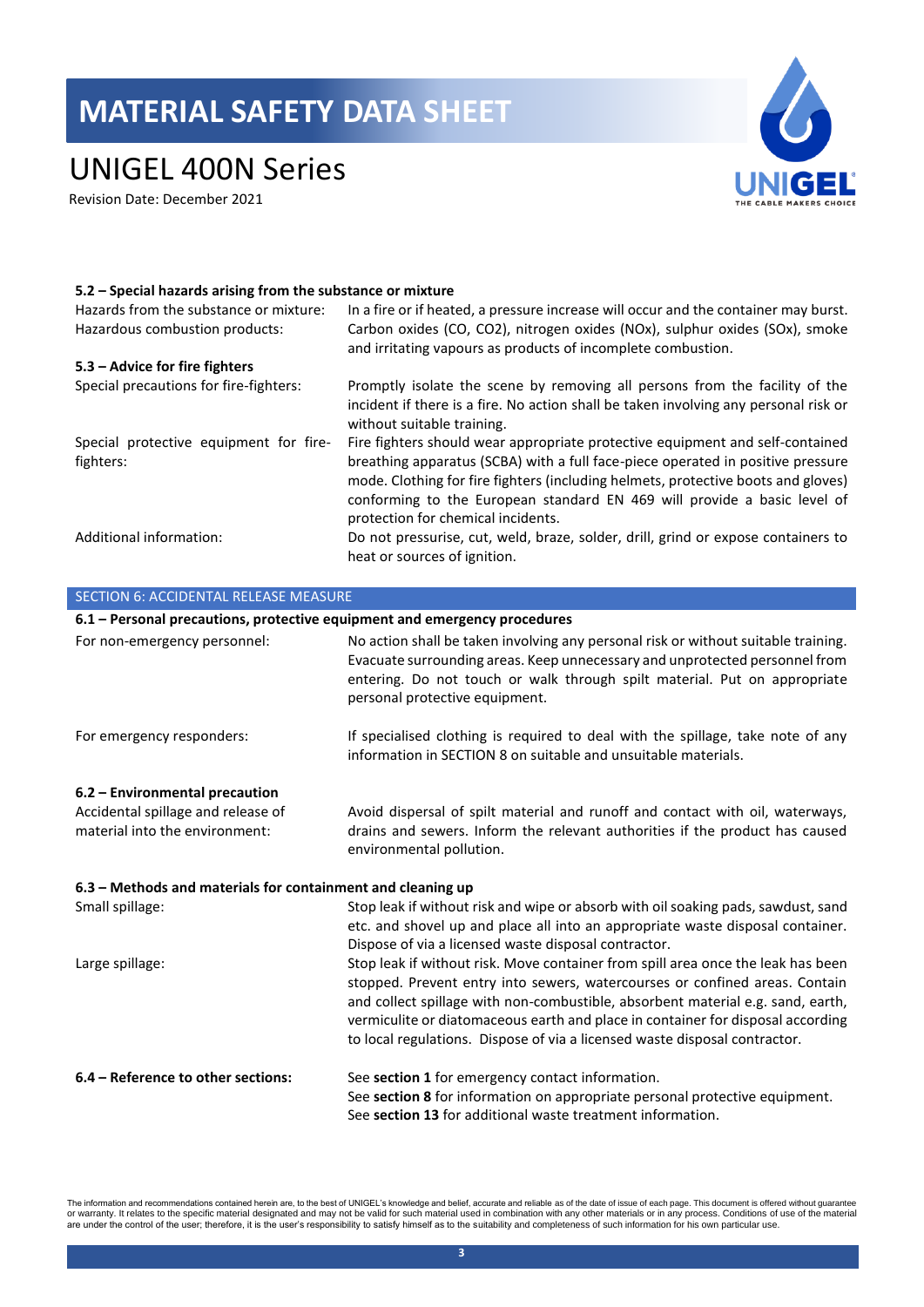### UNIGEL 400N Series

Revision Date: December 2021



#### SECTION 7: HANDLING AND STORAGE

The information in this section contains generic advice and guidance. It shall emphasise precautions that are appropriate to the identified uses referred to under **subsection 1.2** and the unique properties of the substance mixture.

#### **7.1 – Precautions for safe handling**

| Protective measures:                                                | Put on appropriate personal protective equipment (See section 4 and section 8)                                                                                                                                                                                                                                                                                                                                                                                                                                                                                                                                                   |
|---------------------------------------------------------------------|----------------------------------------------------------------------------------------------------------------------------------------------------------------------------------------------------------------------------------------------------------------------------------------------------------------------------------------------------------------------------------------------------------------------------------------------------------------------------------------------------------------------------------------------------------------------------------------------------------------------------------|
| Advice on general occupational<br>hygiene:                          | Eating, drinking and smoking should be prohibited in areas where this material is<br>handled, stored and processed. Workers should wash hands and face before<br>eating, drinking and smoking. Remove contaminated clothing and protective<br>equipment before entering eating and drinking areas.                                                                                                                                                                                                                                                                                                                               |
| 7.2 – Conditions for safe storage, including any incompatibilities. |                                                                                                                                                                                                                                                                                                                                                                                                                                                                                                                                                                                                                                  |
| Storage condition:                                                  | Store in accordance with local regulations. Store in original container protected<br>from direct sunlight, in a dry, cool and well-ventilated area, away from<br>incompatible materials (see section 10) and elevated temperature. Keep<br>containers tightly closed and sealed until ready for use.<br>Keep<br>Drum/IBC/Unibag/SS-Vessel/Keg covered away from rain, if left outside in open<br>environment.<br>Containers that have been opened must be carefully resealed and kept upright to<br>prevent leakage. Do not store in unlabelled containers. Use appropriate<br>containment to avoid environmental contamination. |
| 7.3 – Specific end use(s)                                           |                                                                                                                                                                                                                                                                                                                                                                                                                                                                                                                                                                                                                                  |

Industrial sector specific solution: Not available

### SECTION 8: EXPOSURE CONTROLS/PERSONAL PROTECTION **8.1 – Control parameters**  Based on base oil used **Product / Ingredient name Exposure limit values** Distillates (petroleum), hydrotreated heavy paraffinic 64742-54-7 **ACGIH TLV (United States). Notes: oil mist** TWA: 5 mg/m<sup>3</sup>, (Inhalable fraction) 8hour(s). **ACGIH TLV (United States). Notes: oil mist** STEL:  $10 \text{ mg/m}^3$ **8.2 – Exposure controls** Appropriate engineering controls: No special ventilation requirements. Good general ventilation should be sufficient to control worker exposure to airborne contaminants. If this product contains ingredients with exposure limits, use process enclosures, local exhaust ventilation or other engineering controls to keep worker exposure below any

The information and recommendations contained herein are, to the best of UNIGEL's knowledge and belief, accurate and reliable as of the date of issue of each page. This document is offered without guarantee or warranty. It relates to the specific material designated and may not be valid for such material used in combination with any other materials or in any process. Conditions of use of the material<br>are under the control of

recommended or statutory limits.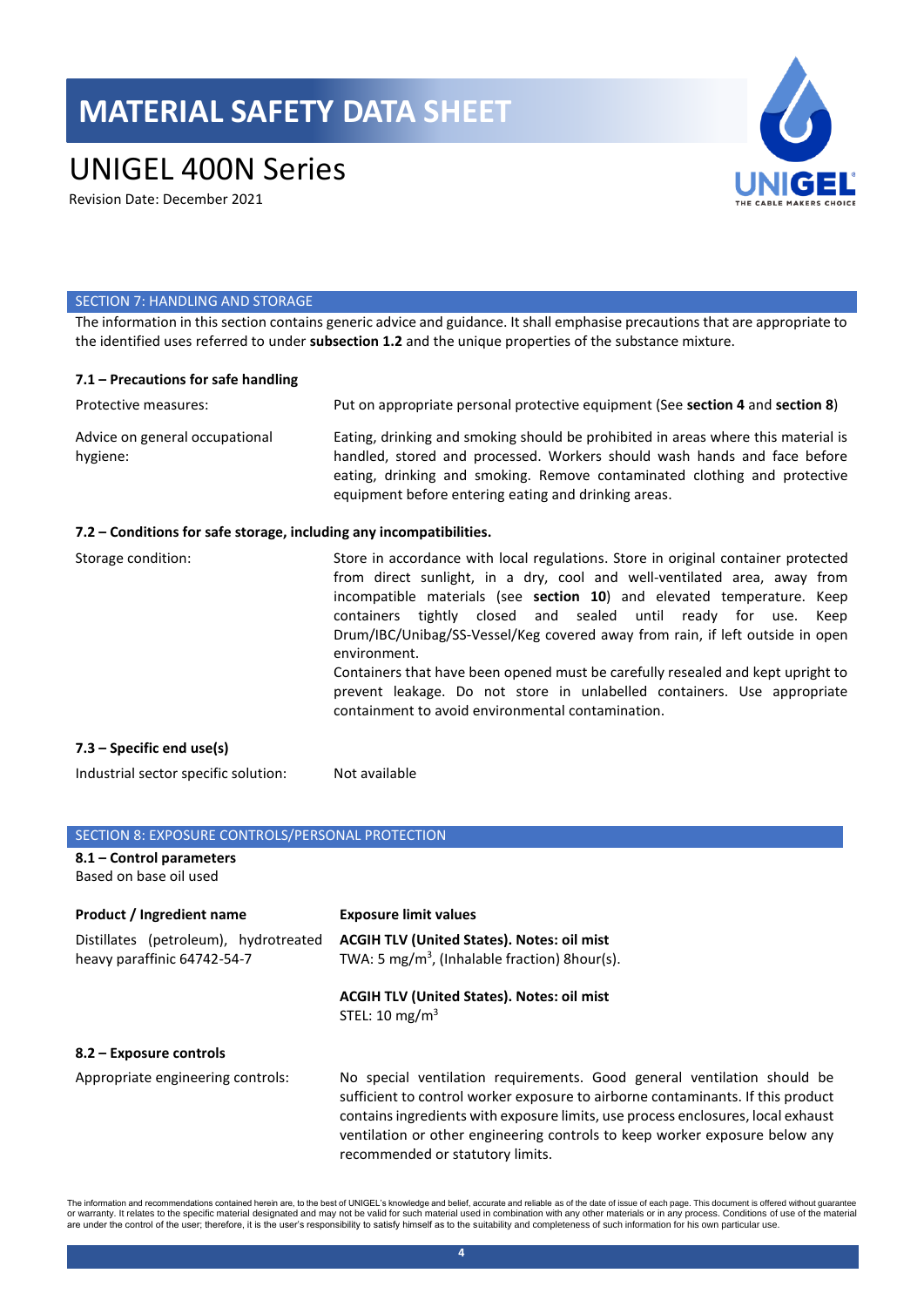## UNIGEL 400N Series

Revision Date: December 2021



| 8.2.1 - Individual protection measure |                                                                                                                                                                                                                                                                                                                                                                                                                                                                                                                                                         |
|---------------------------------------|---------------------------------------------------------------------------------------------------------------------------------------------------------------------------------------------------------------------------------------------------------------------------------------------------------------------------------------------------------------------------------------------------------------------------------------------------------------------------------------------------------------------------------------------------------|
| Eye/face protection:                  | Safety eyewear complying with an approved standard should be used<br>when a risk assessment indicates this is necessary to avoid exposure to<br>mixture splashes or mist.                                                                                                                                                                                                                                                                                                                                                                               |
| Skin protection:                      | Chemical-resistant, impervious gloves complying with an approved<br>standard should be worn at all times when handling the mixture/gel<br>products if a risk assessment indicates this is necessary. $>8$ hours<br>(breakthrough time): neoprene, nitrile, Viton <sup>®</sup> .<br>Personal protective equipment for the body, appropriate footwear and<br>any additional skin protection measures should be selected based on the<br>task being performed and the risks involved and should be approved by<br>specialist before handling this product. |
| Respiratory protection:               | None required under normal conditions.                                                                                                                                                                                                                                                                                                                                                                                                                                                                                                                  |
| Thermal hazard:                       | None required under normal conditions.                                                                                                                                                                                                                                                                                                                                                                                                                                                                                                                  |

### SECTION 9: PHYSICAL AND CHEMICAL PROPERTIES

#### **9.1 – Information on basic physical and chemical properties**

| Appearance:                                   | Clear translucent gel                                                          |
|-----------------------------------------------|--------------------------------------------------------------------------------|
| Odour:                                        | No odour                                                                       |
| Odour threshold:                              | Not available                                                                  |
| pH:                                           | Not available                                                                  |
| Melting point/freezing point:                 | Not available                                                                  |
| Initial boiling point and boiling range:      | Not available                                                                  |
| Flash point: (Open cup)                       | $>220^{\circ}$ C                                                               |
| Evaporation rate:                             | Not available                                                                  |
| Flammability (Solid, gas):                    | Not available                                                                  |
| Upper/lower flammability or explosive limits: | Not available                                                                  |
| Vapour pressure:                              | Not available                                                                  |
| Vapour density:                               | Not available                                                                  |
| Density $(25^{\circ}C)$ :                     | $0.86 + - 0.02$ g/ml                                                           |
| Solubility (ies):                             | Insoluble in water, soluble in petroleum solvents                              |
| Partition coefficient: n-octanol/water        | Not available                                                                  |
| Auto-ignition temperature:                    | Not available                                                                  |
| Decomposition temperature:                    | Not available                                                                  |
| Viscosity:                                    | Not applicable                                                                 |
| Explosive properties:                         | Do not pressurise, cut, weld, braze, solder, drill, grind or expose containers |
|                                               | to heat or sources of ignition.                                                |
| Oxidising properties:                         | Not available                                                                  |
| 9.1 – Other information                       | No additional information                                                      |

The information and recommendations contained herein are, to the best of UNIGEL's knowledge and belief, accurate and reliable as of the date of issue of each page. This document is offered without guarantee<br>or warranty. It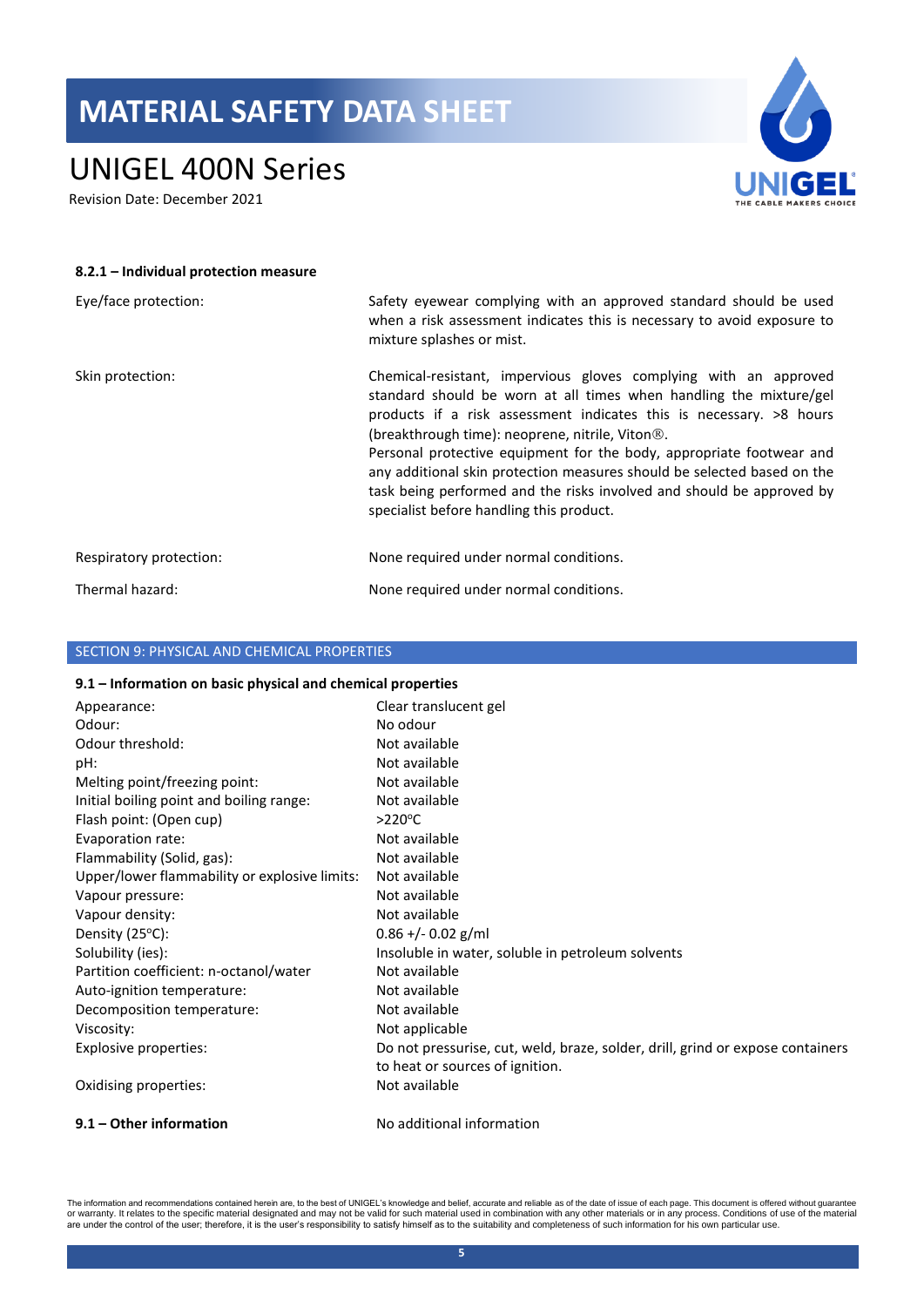## UNIGEL 400N Series

Revision Date: December 2021



| SECTION 10: STABILITY AND REACTIVITY |                                                                                               |
|--------------------------------------|-----------------------------------------------------------------------------------------------|
| Reactivity:                          | No specific test data related to reactivity available for this product or its<br>ingredients. |
| Chemical stability:                  | Stable under normal conditions                                                                |
| Possibility of hazardous reactions:  | Under normal conditions of storage and use, hazardous reaction will not occur.                |
| Conditions to avoid:                 | Extreme heat                                                                                  |
| Incompatible materials:              | Strong oxidising agents such as liquid chlorine, reducing agents and<br>concentrated oxygen.  |
| Hazardous decomposition products:    | Does not decompose at ambient temperature                                                     |

### SECTION 11: TOXICOLOGICAL INFORMATION

### **11.1 – Information on toxicological effects**

#### **11.1.1 – Relevant hazard classes**

| Acute toxicity:                    | Not available                                                                                                                                                                                                                 |
|------------------------------------|-------------------------------------------------------------------------------------------------------------------------------------------------------------------------------------------------------------------------------|
| Skin corrosion/irritation:         | Not available                                                                                                                                                                                                                 |
| Serious eye damage/irritation:     | Not available                                                                                                                                                                                                                 |
| Respiratory or skin sensitisation: | Not available                                                                                                                                                                                                                 |
| Germ cell mutagenicity:            | Not available                                                                                                                                                                                                                 |
| Carcinogenicity:                   | All components listed in Annex VI to which Note L applies, and contained in the<br>product, have been shown to contain less than 3% DMSO extractable as<br>measured by IP346. Therefore it is not classified as carcinogenic. |
| Reproductive toxicity:             | Not available                                                                                                                                                                                                                 |
| STOT-single exposure:              | Not available                                                                                                                                                                                                                 |
| STOT-repeated exposure:            | Not available                                                                                                                                                                                                                 |
| Aspiration hazard:                 | Not available                                                                                                                                                                                                                 |

#### **11.1.2 – Information on likely routes of exposure**

Routes of entry anticipated: Oral, Dermal, and Inhalation.

#### **11.1.3 – Symptoms related to the physical, chemical and toxicological characteristics**

| Inhalation:   | Not available                                                            |
|---------------|--------------------------------------------------------------------------|
| Ingestion:    | Not available                                                            |
| Skin contact: | Repeated skin exposure can produce local skin destruction or dermatitis. |

#### **11.1.4 – Delayed and immediate effects as well as chronic effects from short and long-term exposure**

| Short-term potential immediate effects: | Not available |
|-----------------------------------------|---------------|
| Short-term potential delayed effects:   | Not available |
| Long-term potential immediate effects:  | Not available |
| Long-term potential delayed effects:    | Not available |
| Potential chronic health effects:       | Not available |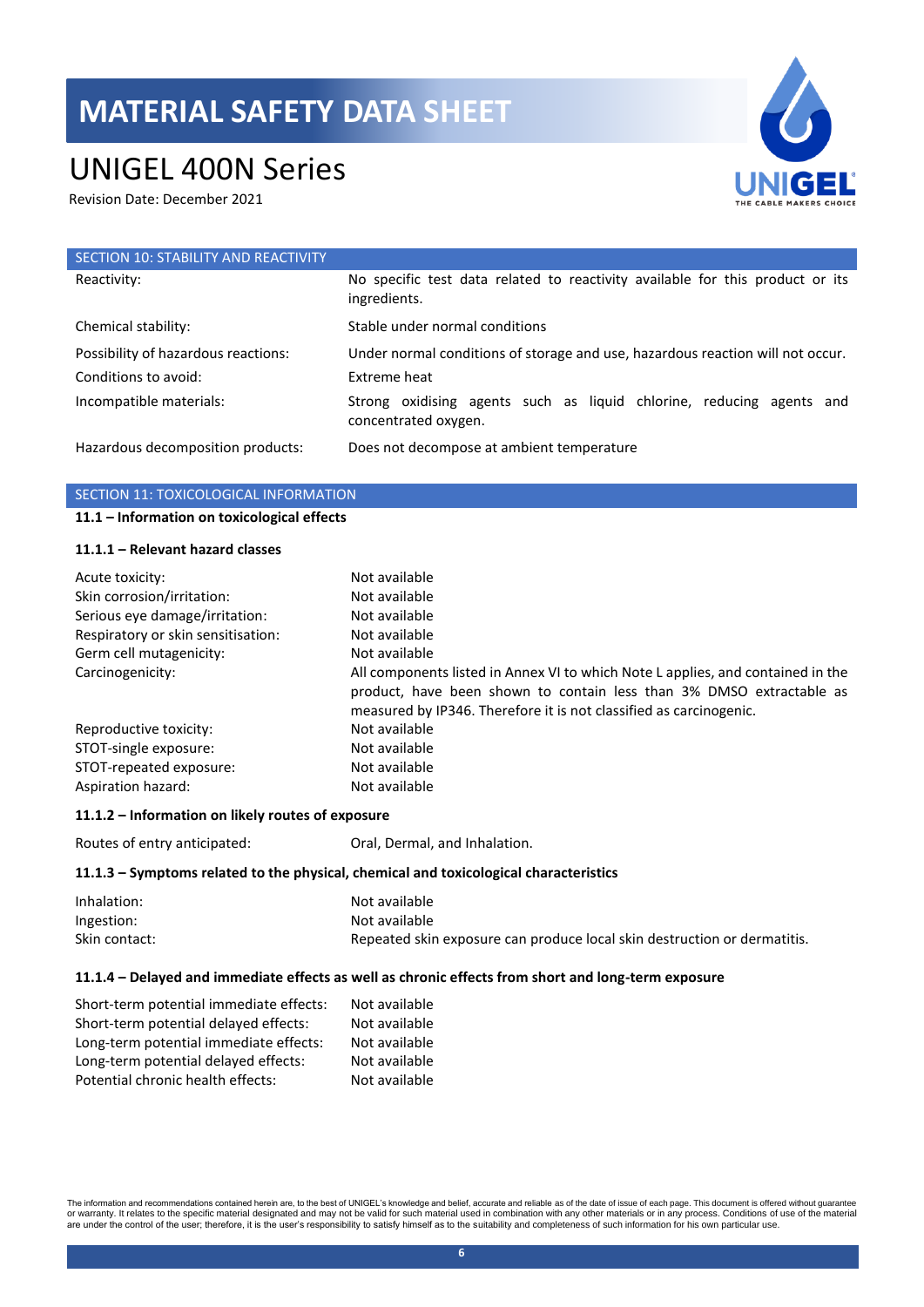### UNIGEL 400N Series



| <b>Revision Date: December 2021</b>       |                                                  |
|-------------------------------------------|--------------------------------------------------|
| 11.1.5 - Potential chronic health effects |                                                  |
| Conclusion/Summary:                       | Not available                                    |
| General:                                  | No known significant effects or critical hazards |
| Carcinogenicity:                          | Not listed as carcinogenic by OSHA, NTP or IARC  |
| Mutagenicity:                             | No known significant effects or critical hazards |
| Teratogenicity:                           | No known significant effects or critical hazards |
| Developmental effects:                    | No known significant effects or critical hazards |
| Fertility effects:                        | No known significant effects or critical hazards |
|                                           |                                                  |
|                                           |                                                  |

### **11.1.6 – Other information:** Not available

| SECTION 12: ECOLOGICAL INFORMATION  |                                                                                                                                                                                                                                                                                                                                                                                                                                                                      |
|-------------------------------------|----------------------------------------------------------------------------------------------------------------------------------------------------------------------------------------------------------------------------------------------------------------------------------------------------------------------------------------------------------------------------------------------------------------------------------------------------------------------|
| General:                            | In the absence of specific environmental data from this product, the assessment<br>is based on information for general hydrocarbon components found in lubricant<br>mineral oils. Leaching and penetration through surface soils is generally<br>regarded as resulting in long-term persistence. Based on chemical/physical<br>information from the literature for this product category, no harmful effect to<br>terrestrial or aquatic habitats would be expected. |
| Toxicity:                           | Not available                                                                                                                                                                                                                                                                                                                                                                                                                                                        |
| Persistence and degradability:      | Not available                                                                                                                                                                                                                                                                                                                                                                                                                                                        |
| Bio-accumulative potential:         | Not available                                                                                                                                                                                                                                                                                                                                                                                                                                                        |
| Mobility in soil:                   | Not available                                                                                                                                                                                                                                                                                                                                                                                                                                                        |
| Results of PBT and vPvB assessment: | Not available                                                                                                                                                                                                                                                                                                                                                                                                                                                        |
| Other adverse effects:              | No known significant effects or critical hazards.                                                                                                                                                                                                                                                                                                                                                                                                                    |

| SECTION 13: DISPOSAL CONSIDERATIONS |                                                                                                                                                                                                                                                                                                                                                  |
|-------------------------------------|--------------------------------------------------------------------------------------------------------------------------------------------------------------------------------------------------------------------------------------------------------------------------------------------------------------------------------------------------|
| Waste treatment method:             | Place contaminated materials in disposable containers and dispose of in a<br>manner consistent with applicable regulations. Waste materials should be<br>dumped or buried in an approved industrial waste landfill. Large quantities<br>maybe incinerated in a suitable combustion chamber. Do not empty into<br>drains, sewers or watercourses. |
| Hazardous waste:                    | Within the present knowledge of the supplier, this product is not regarded as<br>hazardous waste, as defined by EU Directive 91/689/EEC.                                                                                                                                                                                                         |

The information and recommendations contained herein are, to the best of UNIGEL's knowledge and belief, accurate and reliable as of the date of issue of each page. This document is offered without guarantee<br>or warranty. It